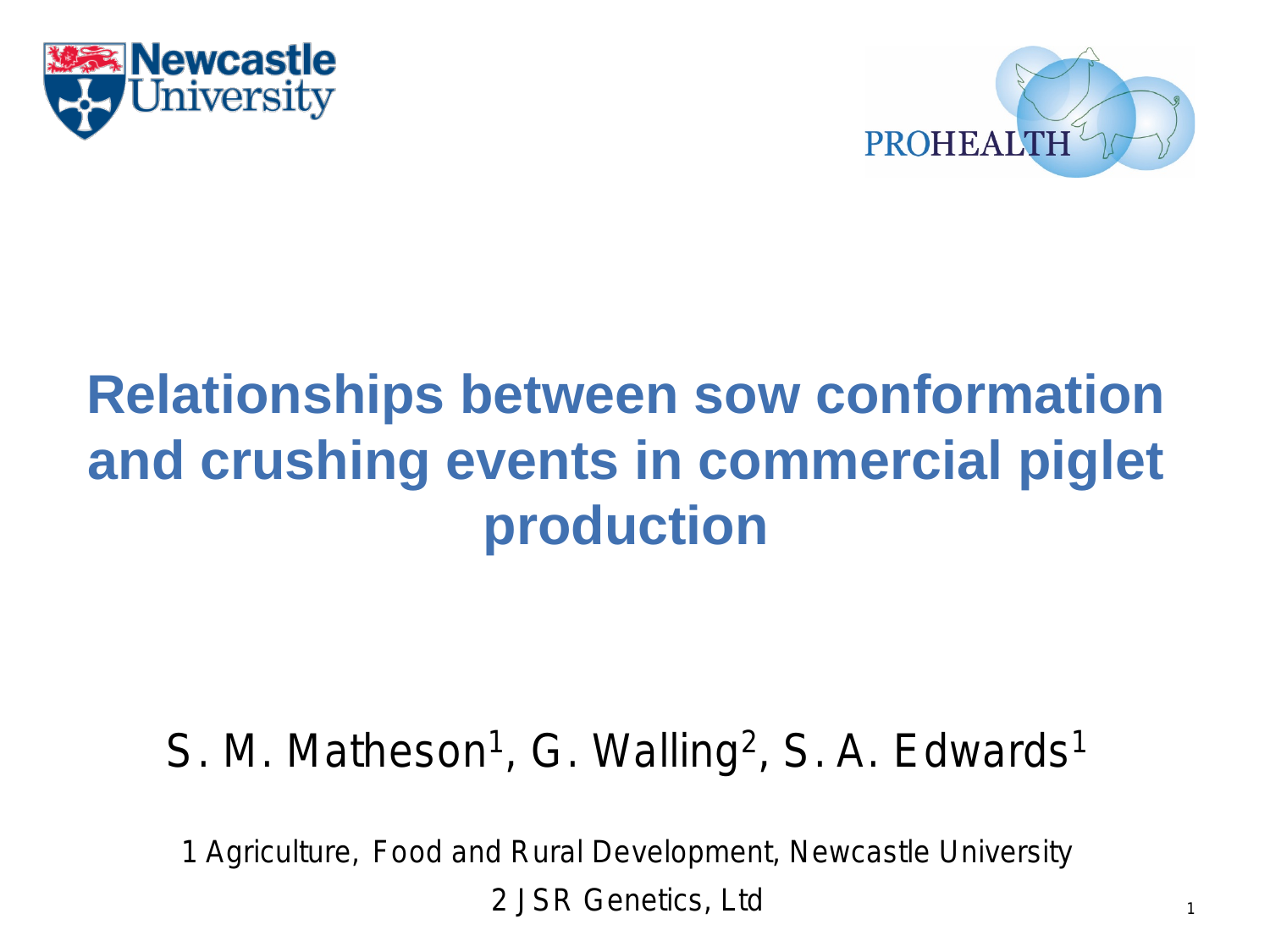



#### **Background**

- **Farrowing crates introduced to reduce piglet mortality**
- **Reduces sow movement, potentially reducing crushing**
- Genetic selection to maximise back length and lean muscle growth rate for meat production
- **Resulting in change of sow body shape**
- **Increased difficulty in the control of posture changes**
- **Potential for increased piglet mortality due to crushing by the dam**
- **However, confinement in a crate may also have an impact on sow** movement control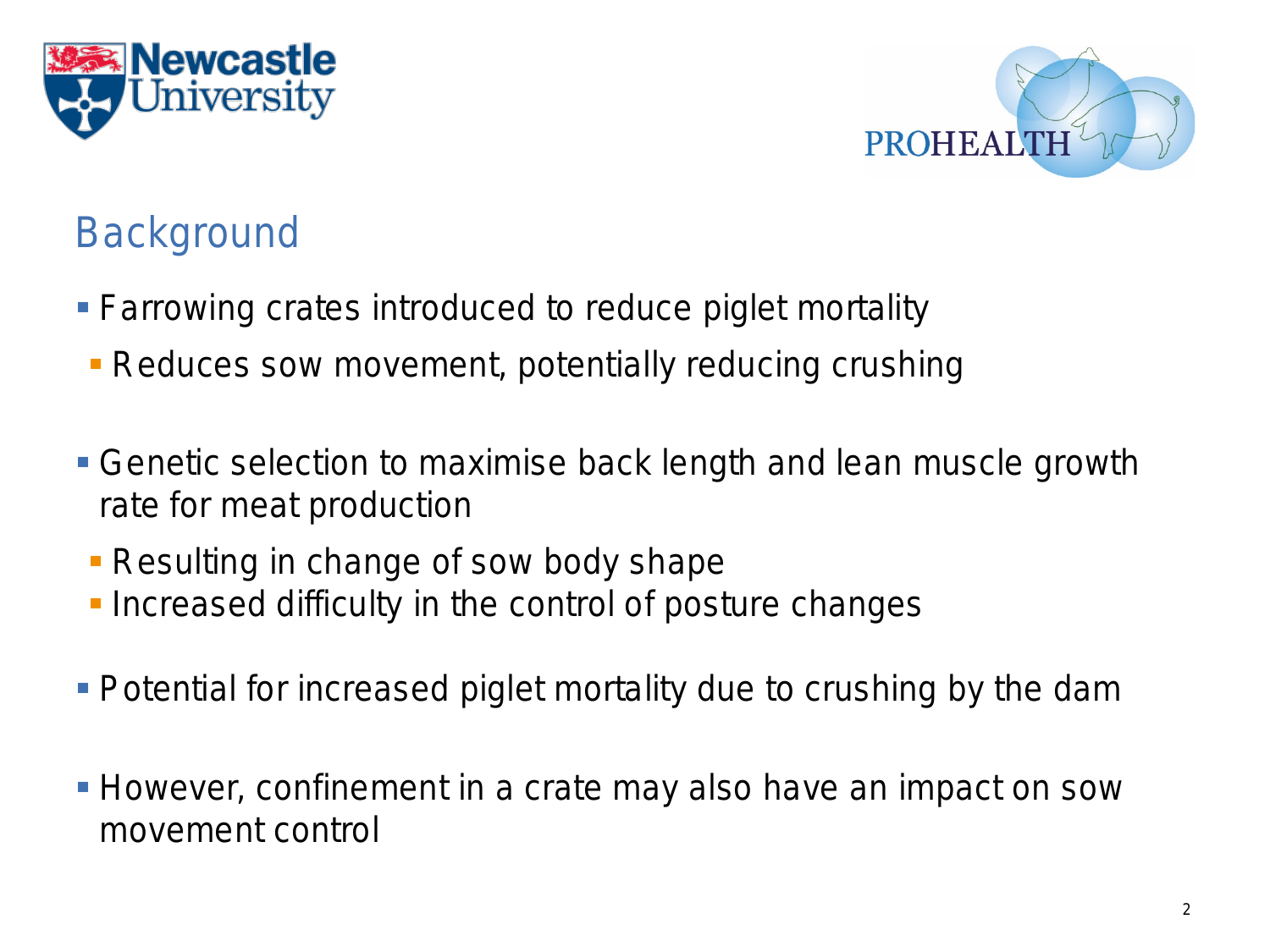

#### Aim:

- **To look at the relationship between:**
- **Sow front and hind leg conformation**
- **Sow leg defects**
- **Farrowing floor type**
- **On piglet crushing events**
- **Sow level**
- **Piglet level**



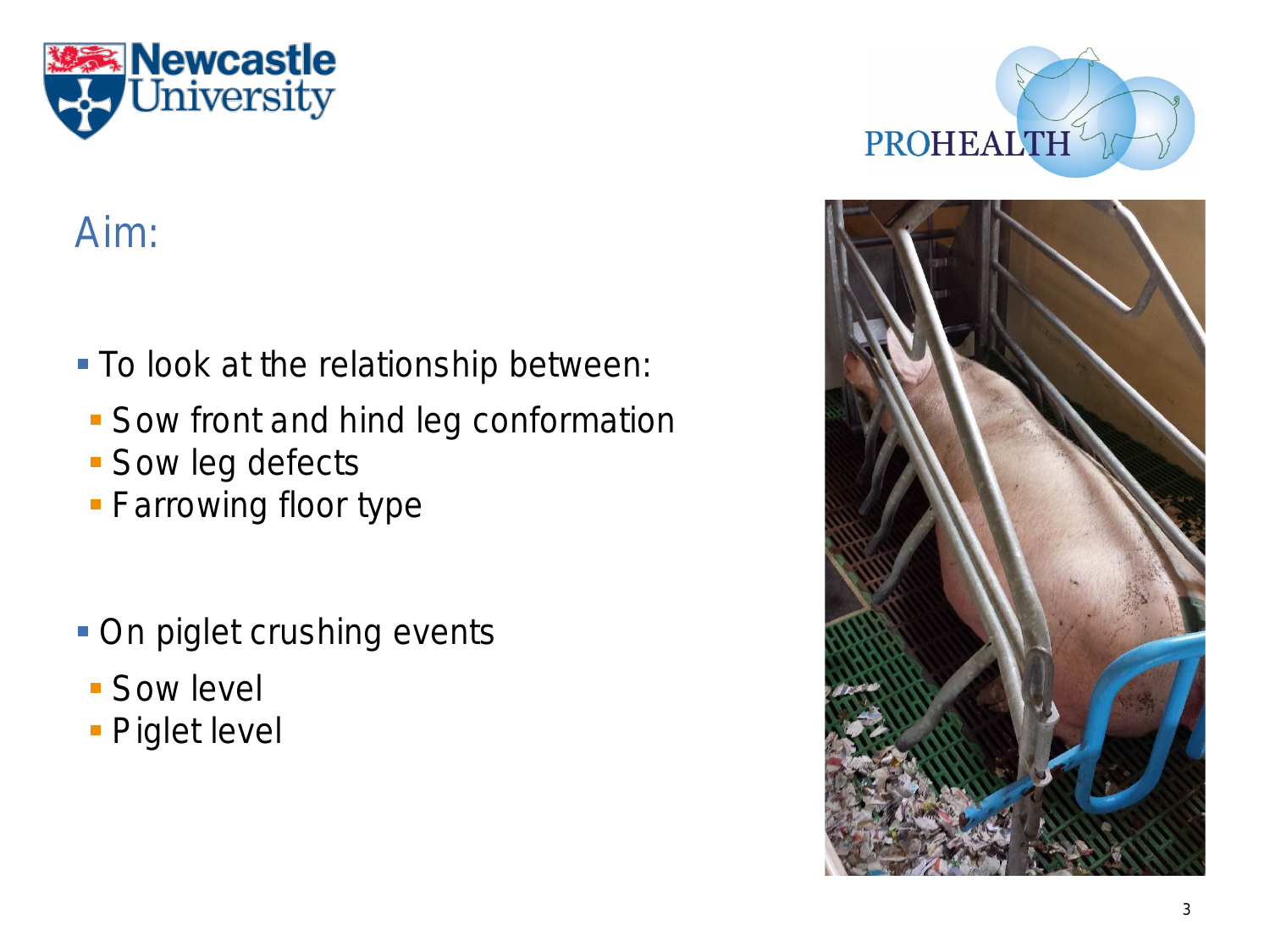



#### Data collection

- **Data collection carried out on JSR multiplier herd**
- 750 Landrace sow herd producing hybrid gilts
- **28-35 sows farrowing weekly**
- **Regumate used to delay farrowing (approx. 50%)**
- **Farrowing floor surface**
- Parity
- **Administration of regumate**
- **Leg conformation (fore and hind)**
- **Leg defects e.g. bursitis, long claws**



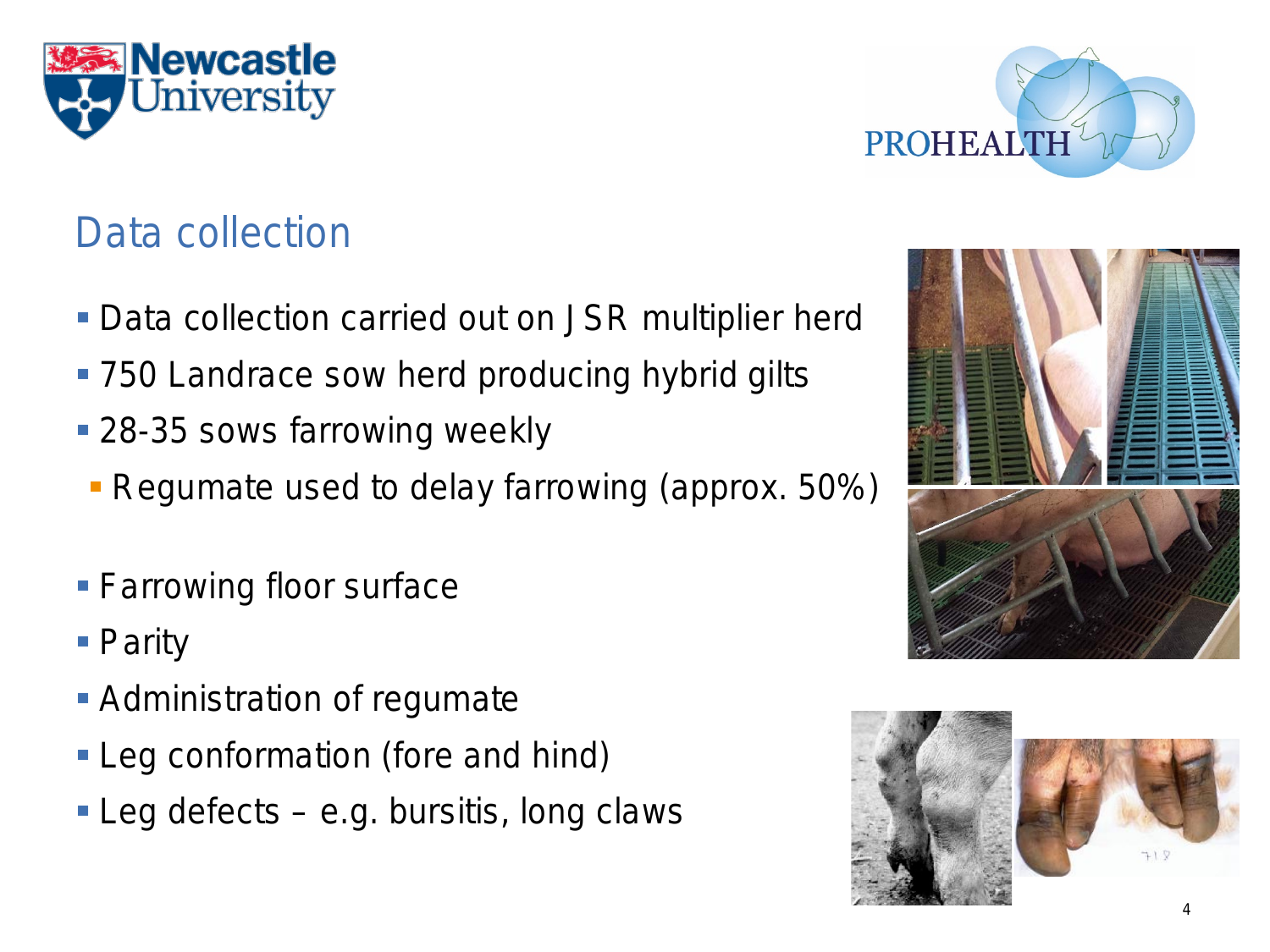



#### Farrowing floor types

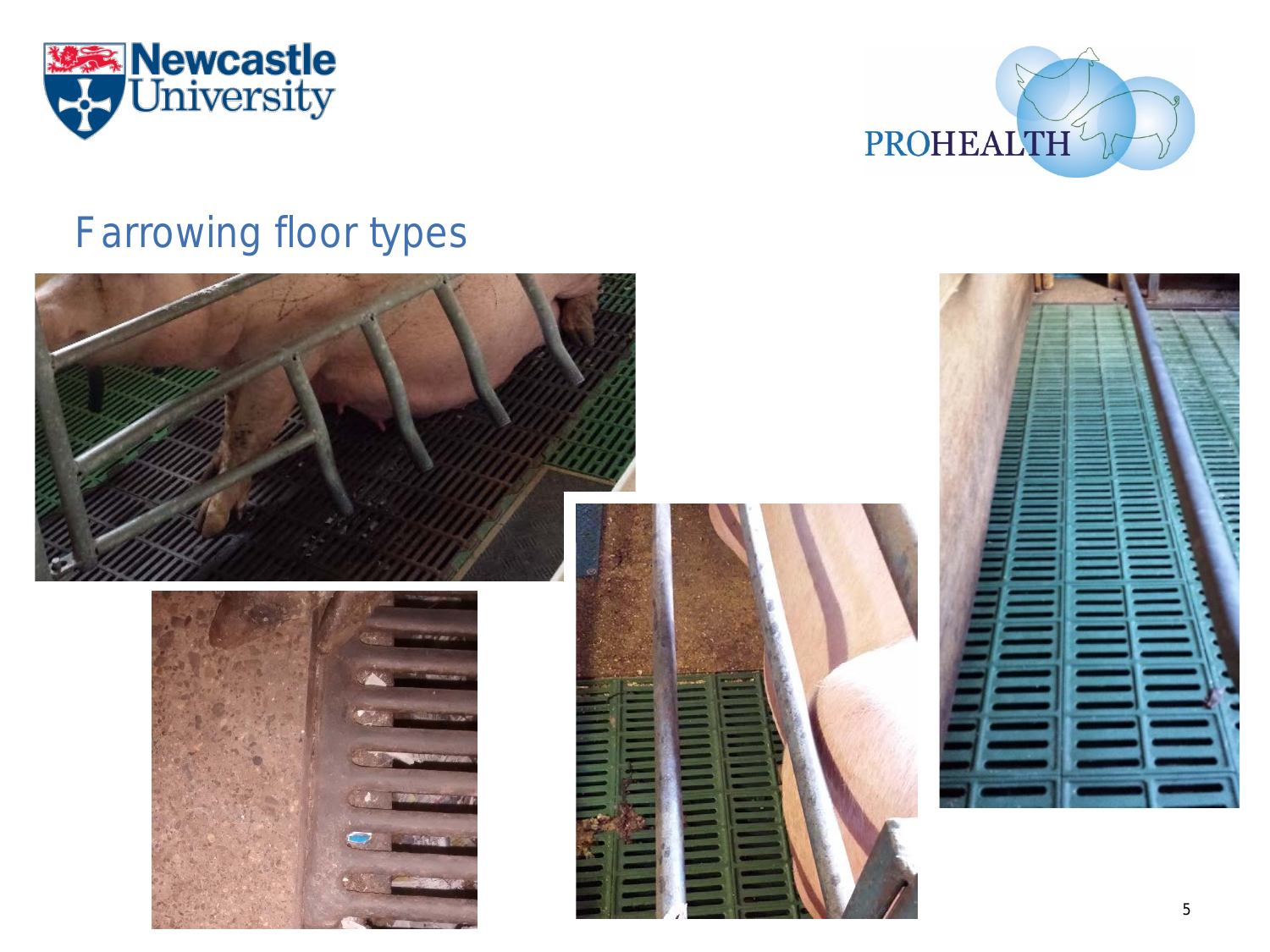

#### Leg conformation



PROHEALTH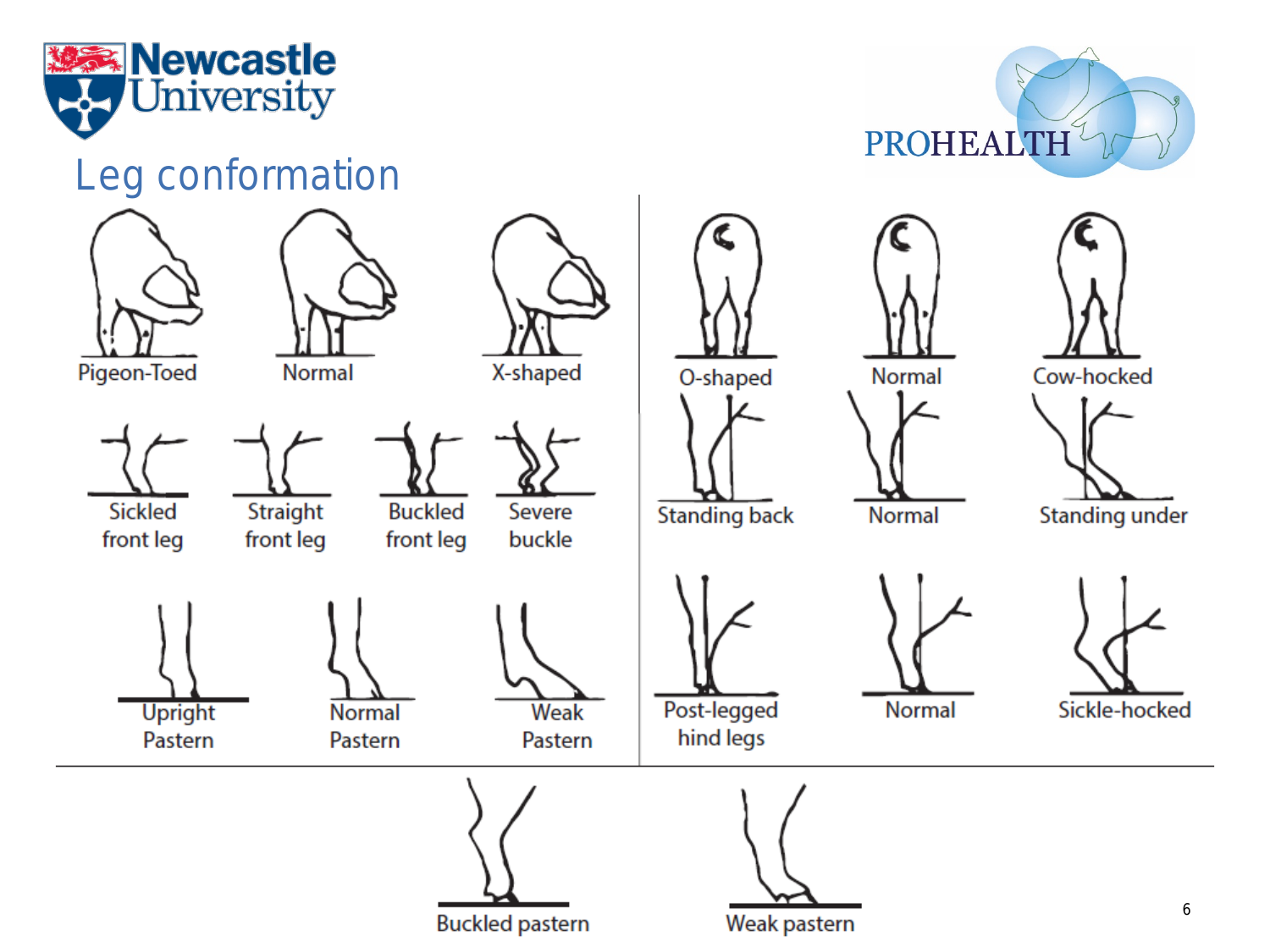



#### Data collection

- Piglet data
- Weight at processing (18-24 hours after birth)
- Piglet sex
- **IUGR- status defined by head morphology**
- **Reason and time of death**
- Time span  $=$  52 weeks
- Total of 21,159 piglets born
- **1,577 individual litters**



**Normal** piglet

**IUGR** piglet



Figure 2. Illustrations of a normal (left) and a growth-restricted piglet (right). Criteria for growth restriction were 1) steep, dolphin-like forehead, 2) bulging eyes, and 3) wrinkles perpendicular to the mouth.  $IUGR = intrauter$ ine growth restriction. See online version for figure in color.

Figure 1: Dorso-ventral characteristics of normal (left), intermediate (middle) and IUGR (right) piglets

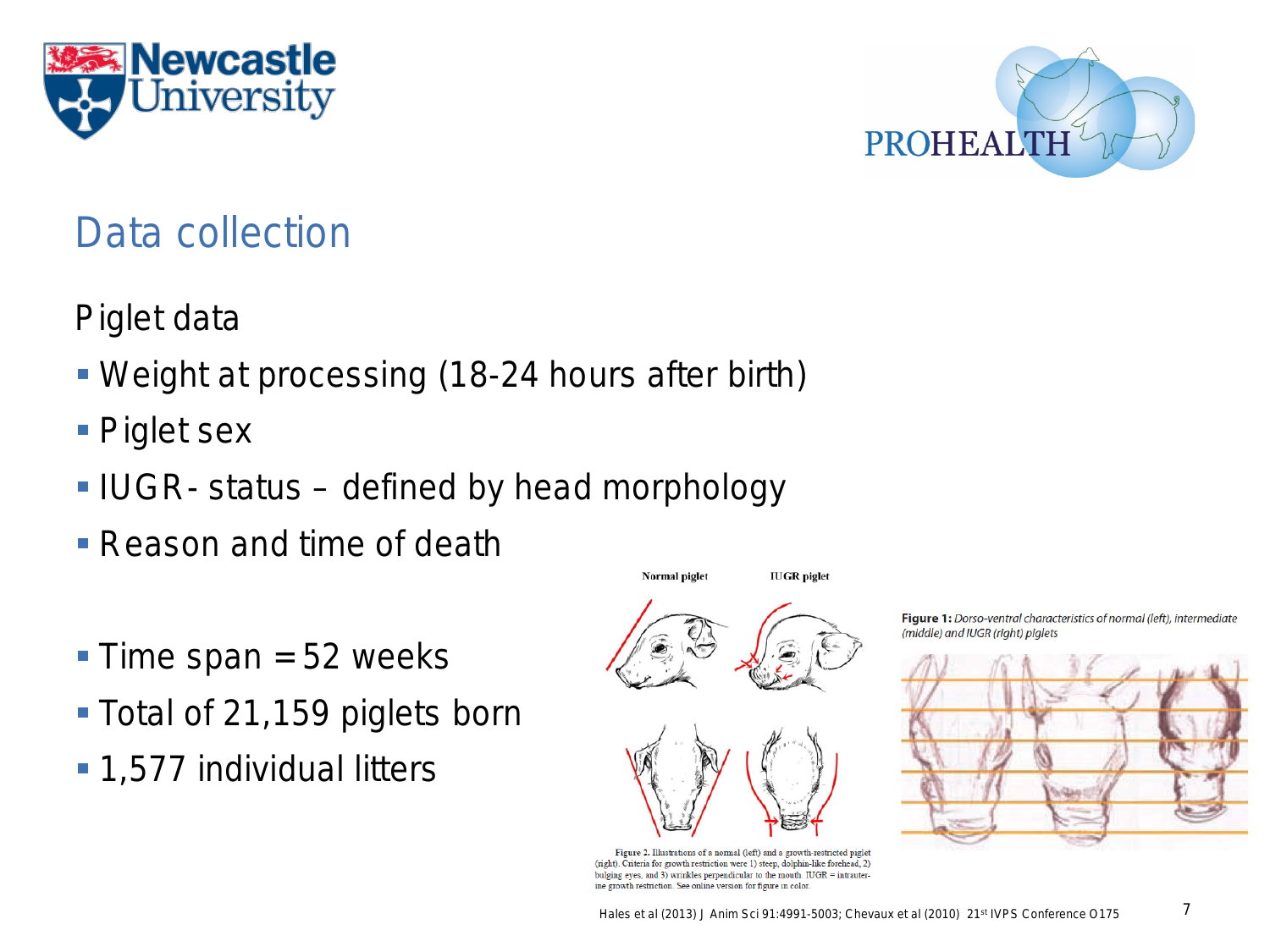



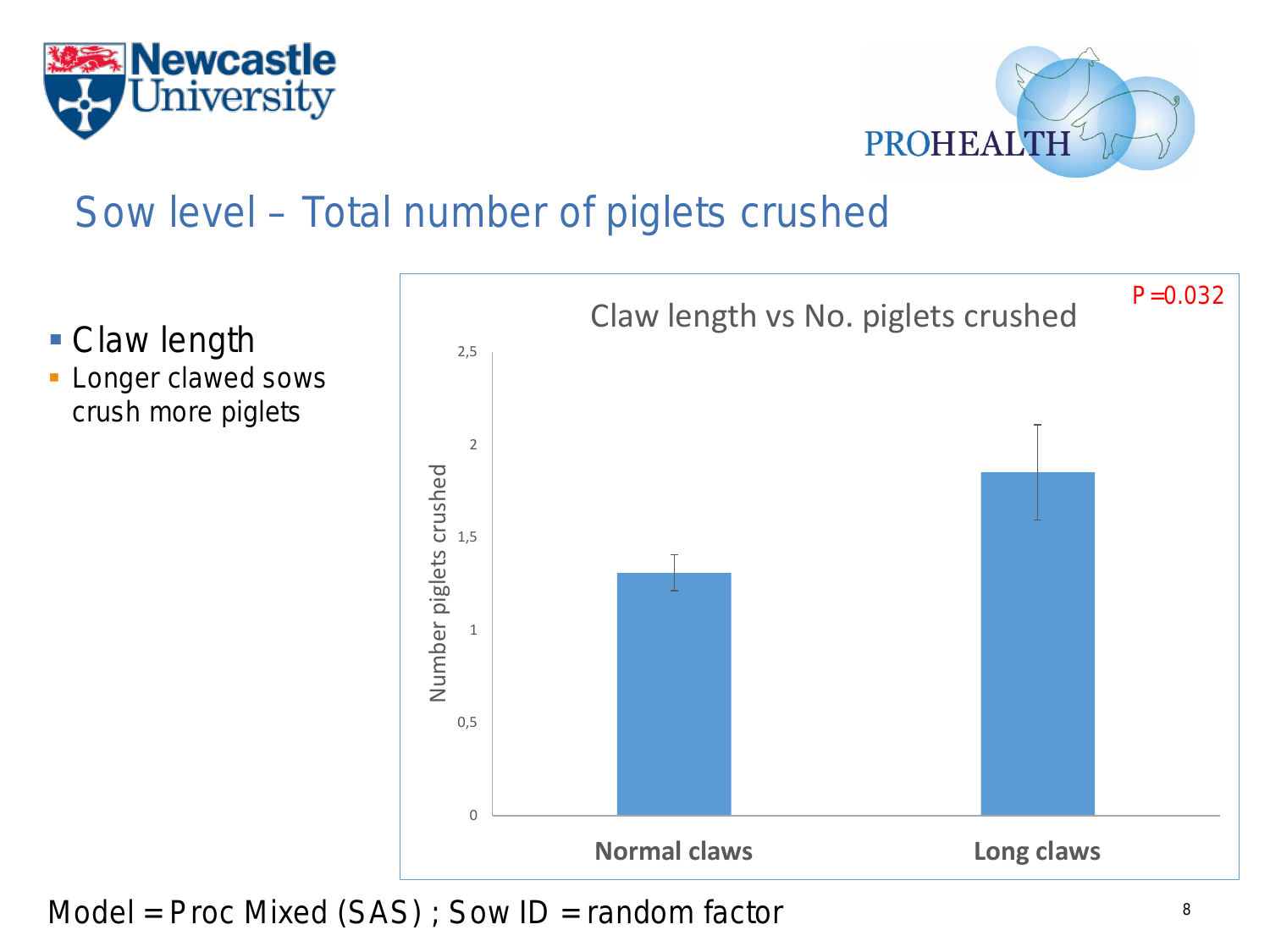



- **Farrowing floor type**  Difference between
	- concrete/metal floor and concrete/plastic floor

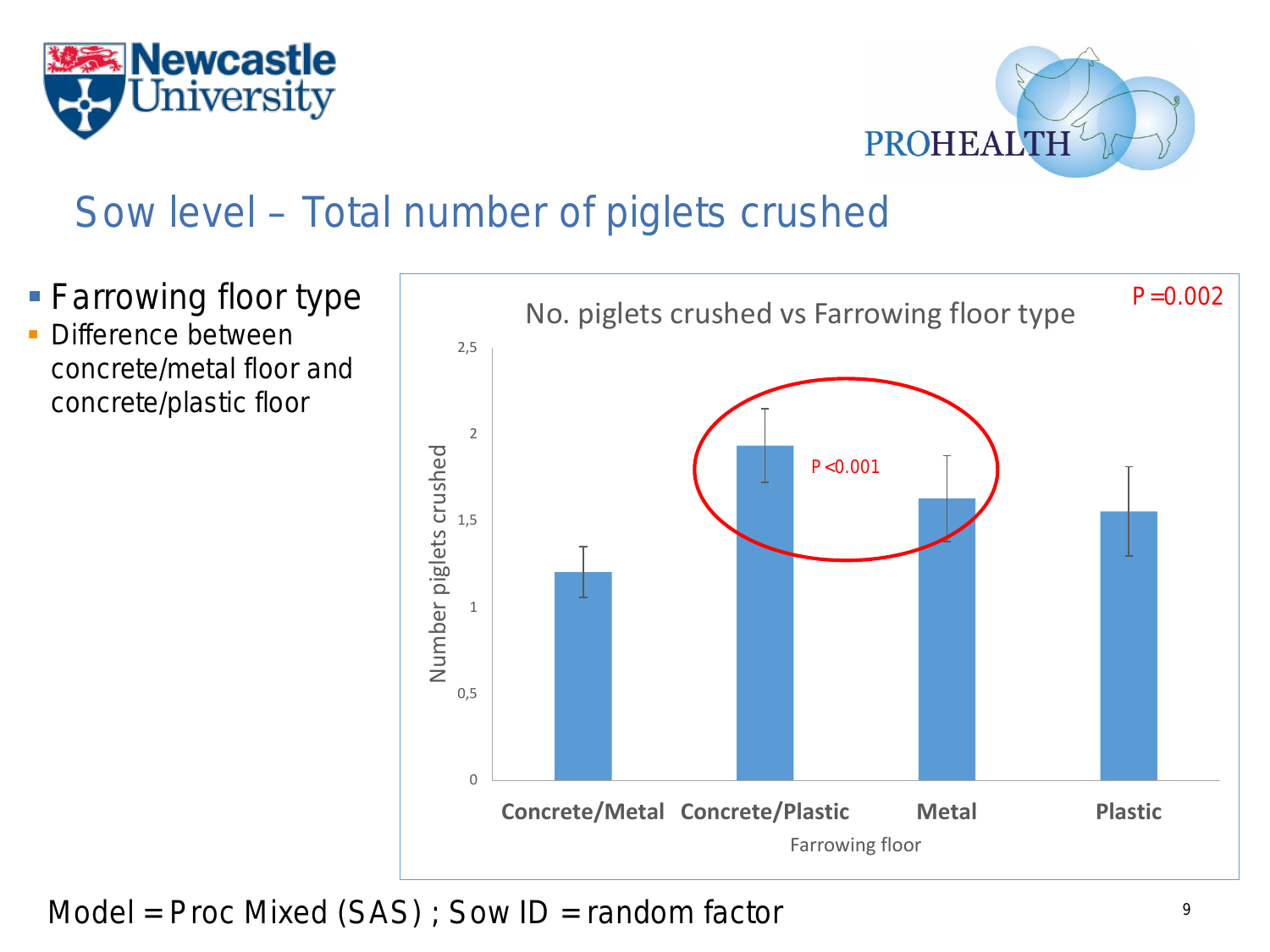



- Floor type x Regumate interaction
- No regumate (blue bars)
- no difference between floor types
- Regumate (orange bars)
- Concrete/plastic has more crushed piglets

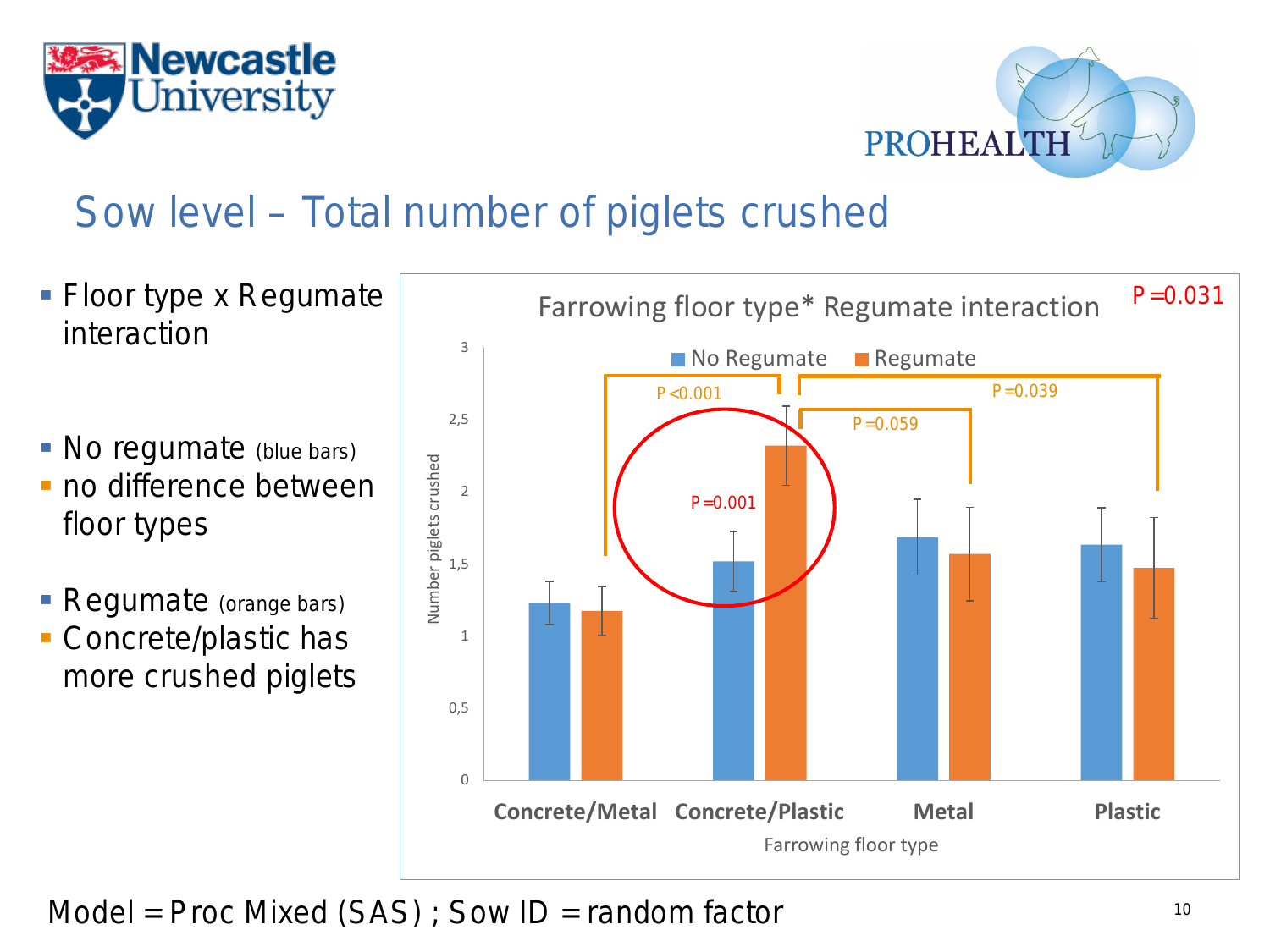



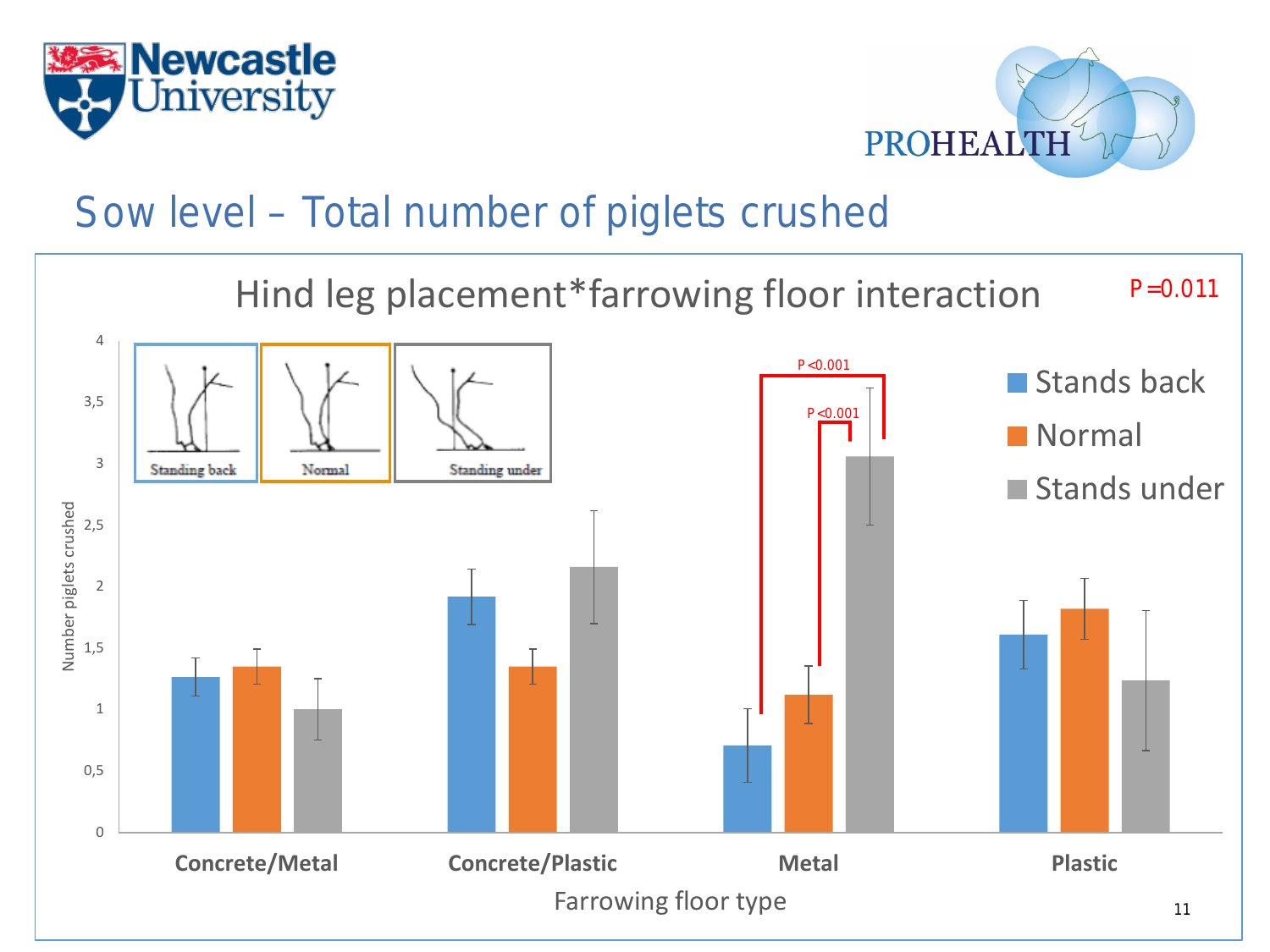



#### Piglet level – Probability of being crushed



■ Females

- No Bursitis
- **Lower log likelihood of** being crushed
- **Lower log likelihood of** being crushed
- **No Regumate given**
- **Lower log likelihood of** being crushed

Model = Proc Glimmix, Logit link, Binary Response (SAS) ; Sow\_week= random factor  $12$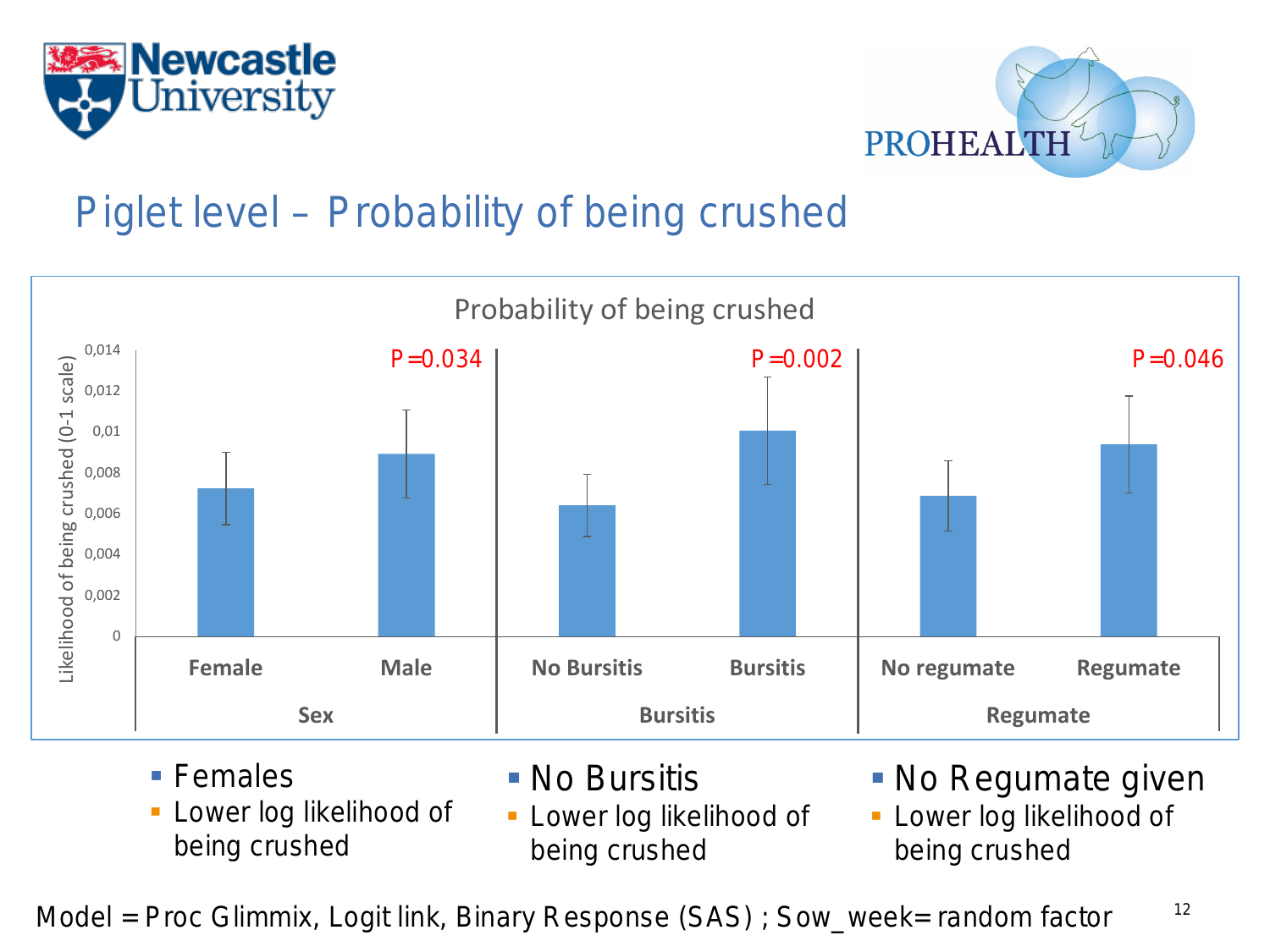



#### Piglet level – Farrowing floor type comparisons



Model = Proc Glimmix, Logit link, Binary Response (SAS) ; Sow\_week= random factor  $13$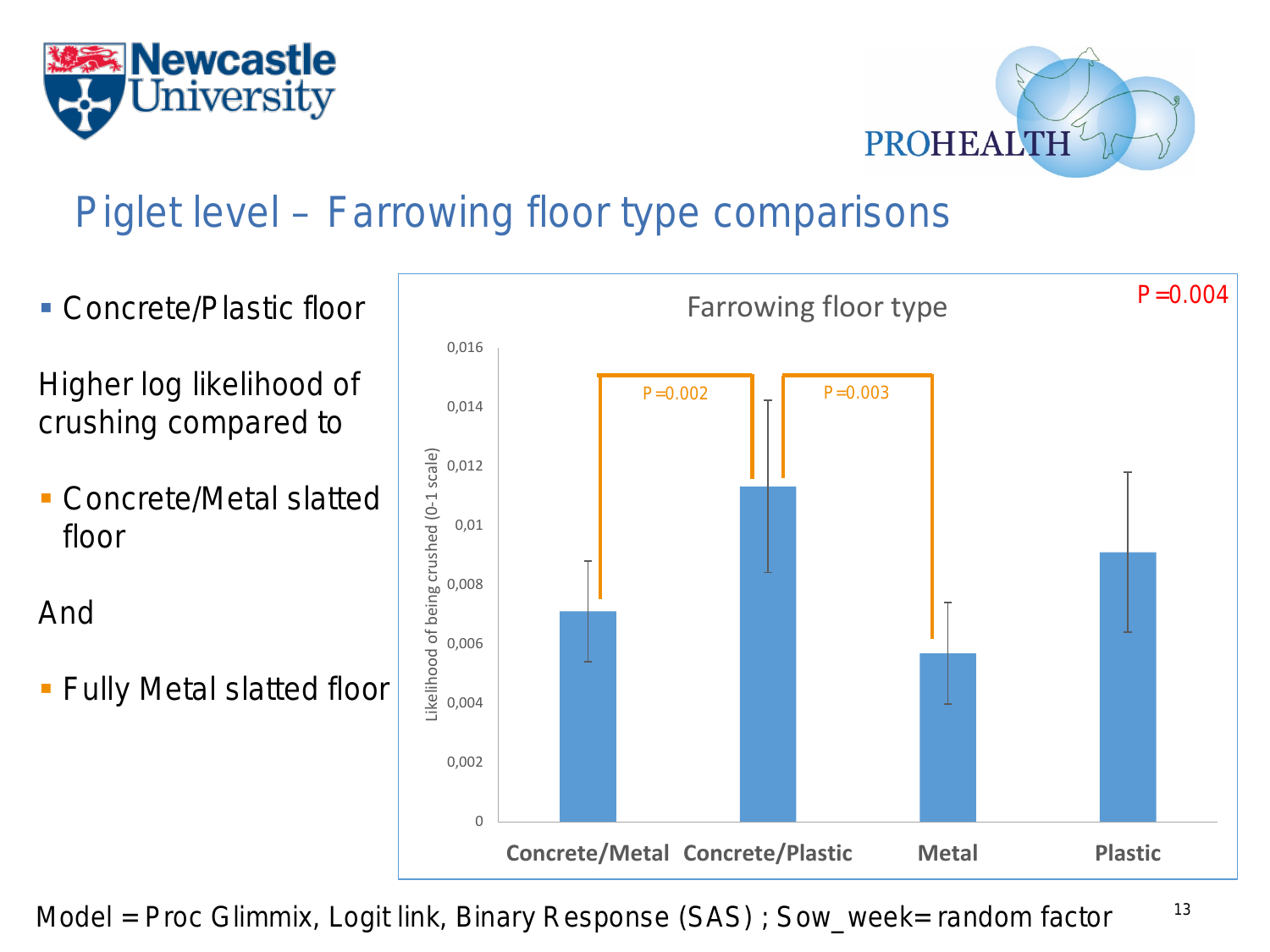



### Piglet level – Regumate within farrowing floor type

- Concrete/Plastic slatted floor
- Higher log likelihood of being crushed when the sow has been given regumate



Model = Proc Glimmix, Logit link, Binary Response (SAS) ; Sow\_week= random factor  $14$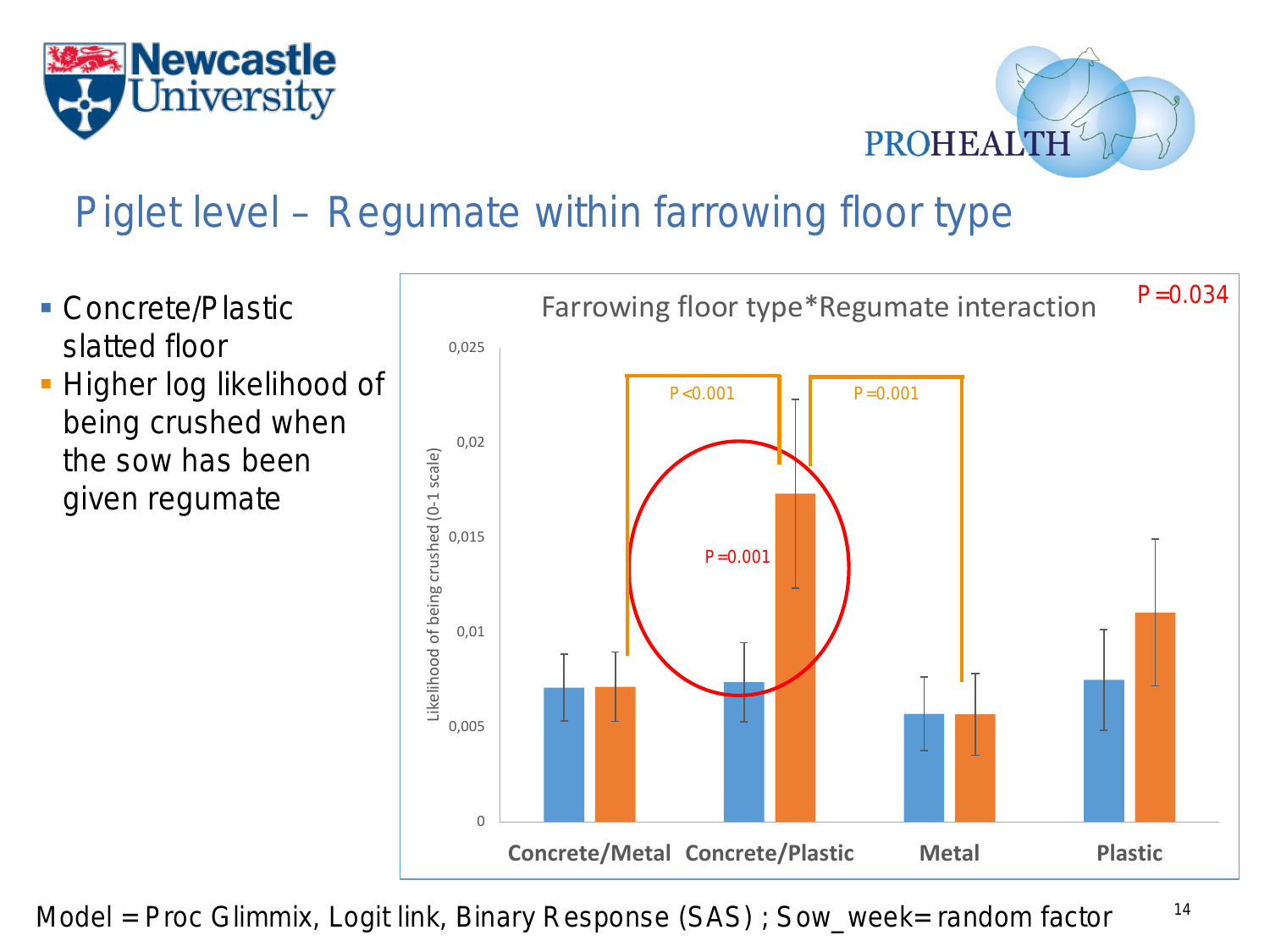



#### Probability of being crushed by processing

- Weight P<0.0001
- Weight x head shape (P<0.0001)
- **Effect of head shape differs as** weight increases
- **Difference in the interactive** effect between IUGR (green) head shape and normal (blue) head shape (P<0.0001)

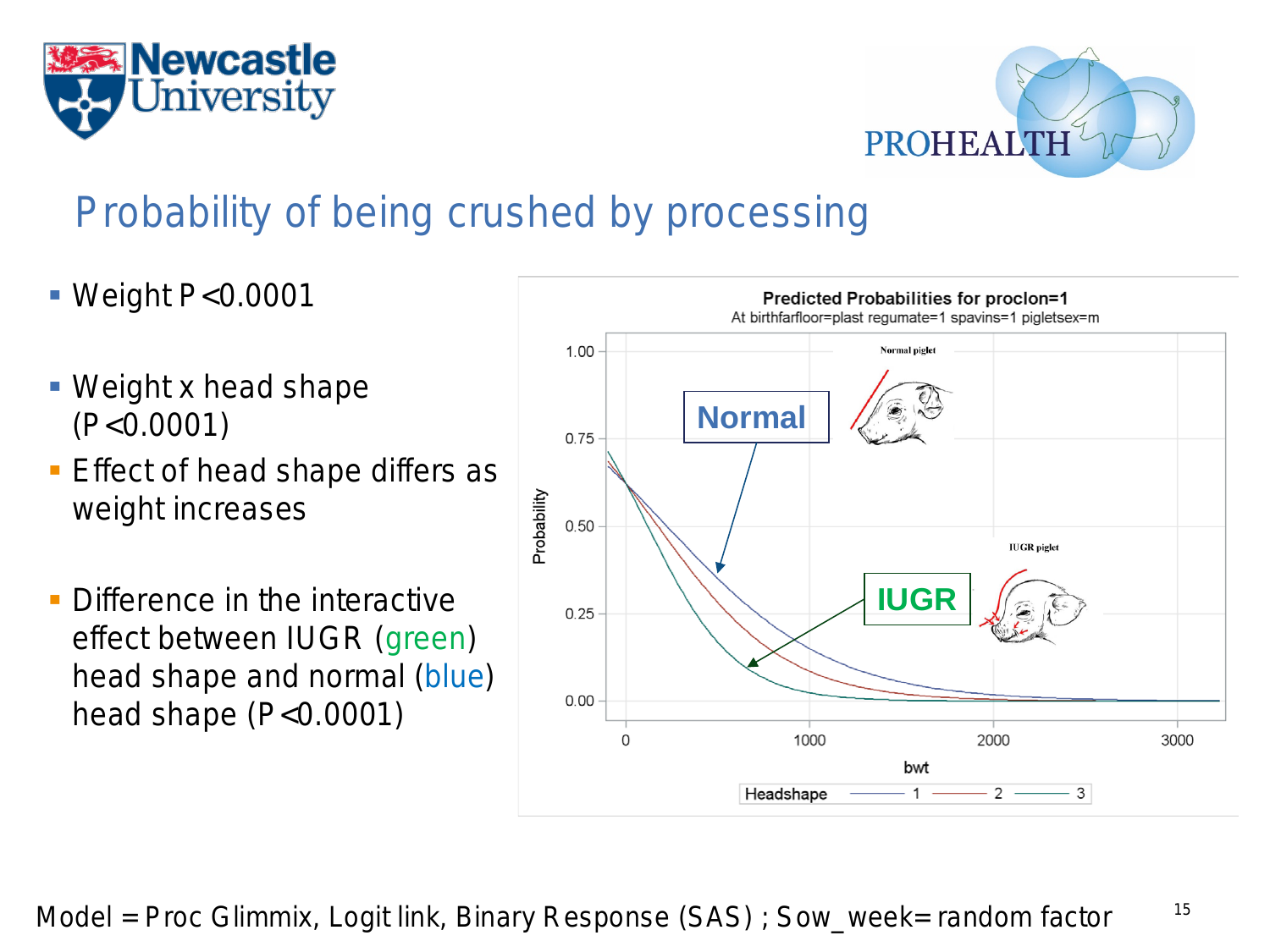



#### Conclusions so far …

- Sow level:
- Sow leg conformation and claw length interact with the type of farrowing floor on the total number of piglets crushed
- Total number of piglets crushed is affected by the use of regumate to prevent farrowing and the farrowing floor type
- Piglet level:
- **Probability of being crushed increases in the presence of sow hock** bursitis, being born male and with the use of regumate
- **Probability of being crushed is affected by the use of regumate to** prevent farrowing and the farrowing floor type